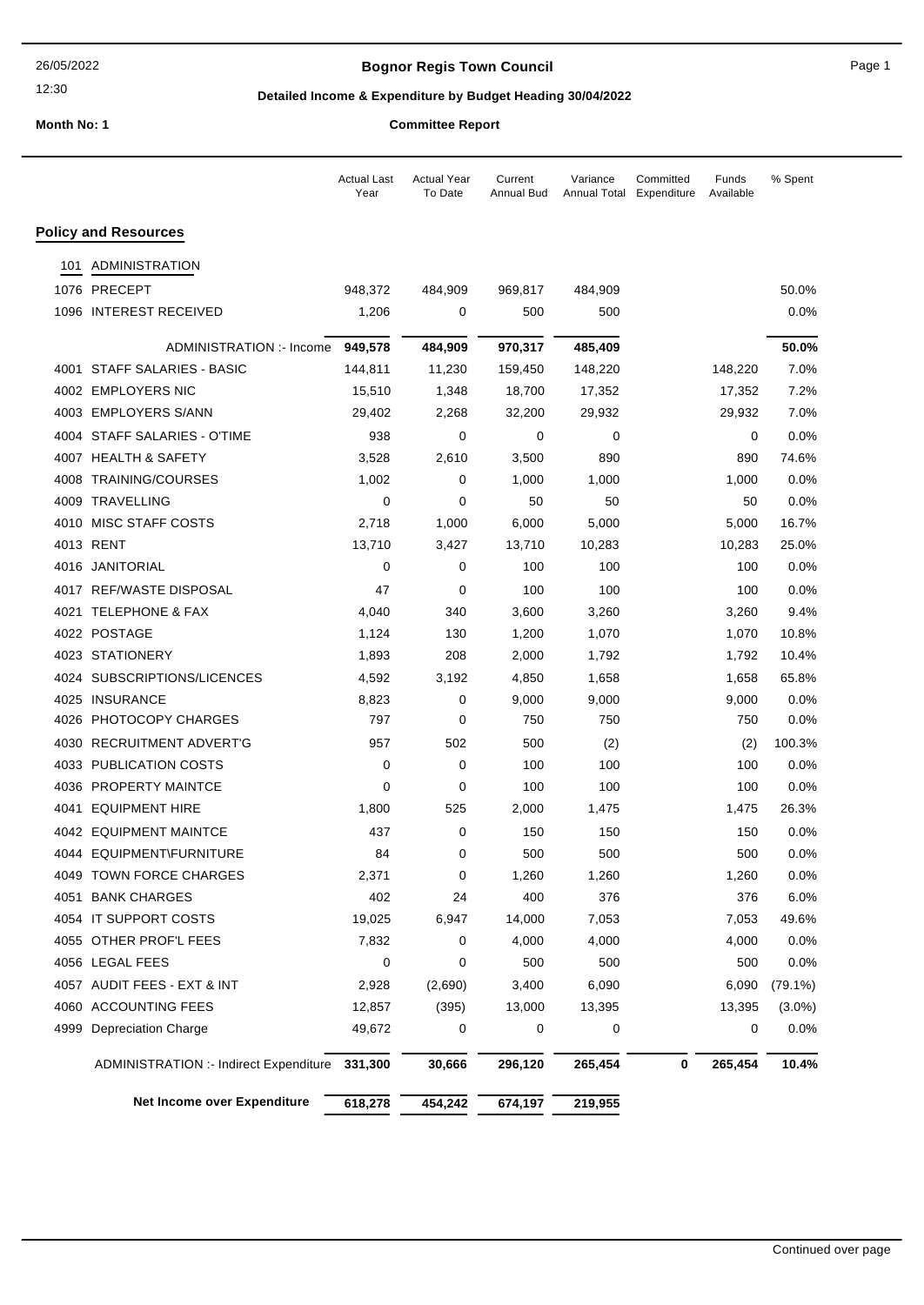## **Bognor Regis Town Council Page 2**

## **Detailed Income & Expenditure by Budget Heading 30/04/2022**

|  | commutee Report |  |  |
|--|-----------------|--|--|
|  |                 |  |  |

|      |                                                   | <b>Actual Last</b><br>Year | <b>Actual Year</b><br>To Date | Current<br>Annual Bud | Variance<br>Annual Total | Committed<br>Expenditure | Funds<br>Available | % Spent    |
|------|---------------------------------------------------|----------------------------|-------------------------------|-----------------------|--------------------------|--------------------------|--------------------|------------|
|      | 102 CIVIC ACTIVITIES                              |                            |                               |                       |                          |                          |                    |            |
|      | 1070 MISCELLANEOUS INCOME                         | 0                          | 1,035                         | 0                     | (1,035)                  |                          |                    | 0.0%       |
| 1207 | TOWN CRIER INCOME                                 | 360                        | 0                             | 300                   | 300                      |                          |                    | 0.0%       |
|      | CIVIC ACTIVITIES :- Income                        | 360                        | 1,035                         | 300                   | (735)                    |                          |                    | 345.0%     |
| 4008 | TRAINING/COURSES                                  | 358                        | 0                             | 1,000                 | 1,000                    |                          | 1,000              | 0.0%       |
| 4009 | TRAVELLING                                        | 0                          | 0                             | 100                   | 100                      |                          | 100                | 0.0%       |
| 4024 | SUBSCRIPTIONS/LICENCES                            | 0                          | 0                             | 100                   | 100                      | 100                      | 0                  | 100.0%     |
| 4035 | NEWSLETTER                                        | 2,345                      | 0                             | 3,000                 | 3,000                    |                          | 3,000              | 0.0%       |
| 4040 | <b>PROPERTY HIRE</b>                              | (20)                       | (4, 975)                      | 0                     | 4,975                    |                          | 4,975              | 0.0%       |
| 4049 | <b>TOWN FORCE CHARGES</b>                         | 2,442                      | 105                           | 1,573                 | 1,469                    |                          | 1,469              | 6.6%       |
| 4065 | <b>ELECTION COSTS</b>                             | 0                          | 16,041                        | 6,000                 | (10, 041)                |                          | (10, 041)          | 267.3%     |
| 4201 | <b>MAYOR'S ALLOWANCE</b>                          | 3,000                      | (416)                         | 3,000                 | 3,416                    |                          | 3,416              | $(13.9\%)$ |
| 4203 | <b>CIVIC FUND</b>                                 | 634                        | 1,046                         | 2,000                 | 954                      |                          | 954                | 52.3%      |
| 4204 | <b>CLLRS EXPENSES/ALLNCES</b>                     | 8,392                      | 685                           | 8,800                 | 8,115                    |                          | 8,115              | 7.8%       |
| 4206 | <b>Council Website</b>                            | 415                        | 345                           | 500                   | 155                      |                          | 155                | 69.0%      |
| 4207 | <b>TOWN CRIER COSTS</b>                           | 616                        | 133                           | 2,000                 | 1,867                    |                          | 1,867              | 6.7%       |
| 4997 | <b>Deferred Grants Offset</b>                     | (280)                      | $\mathbf 0$                   | 0                     | 0                        |                          | 0                  | 0.0%       |
| 4999 | <b>Depreciation Charge</b>                        | 566                        | 0                             | 0                     | 0                        |                          | 0                  | 0.0%       |
|      | 5022 Tfr to EMR Election Fund                     | 5,000                      | 6,000                         | 0                     | (6,000)                  |                          | (6,000)            | 0.0%       |
|      | 5050 Tfr to EMR Training (Cllrs)                  | 642                        | 0                             | 0                     | 0                        |                          | 0                  | 0.0%       |
|      | 5062 Tfr to EMR Town Crier                        | 1,744                      | $\mathbf 0$                   | 300                   | 300                      |                          | 300                | 0.0%       |
|      | 5122 Tfr from EMR Election Fund                   | 0                          | (16, 041)                     | 0                     | 16,041                   |                          | 16,041             | 0.0%       |
|      | CIVIC ACTIVITIES :- Indirect Expenditure          | 25,854                     | 2,923                         | 28,373                | 25,450                   | 100                      | 25,350             | 10.7%      |
|      | Net Income over Expenditure                       | (25, 494)                  | (1,888)                       | (28, 073)             | (26, 185)                |                          |                    |            |
| 103  | <b>Mayors Charity Activities</b>                  |                            |                               |                       |                          |                          |                    |            |
|      | 1250 MAYOR'S CHARITY REC'S                        | 293                        | 569                           | 0                     | (569)                    |                          |                    | $0.0\%$    |
|      | Mayors Charity Activities :- Income               | 293                        | 569                           | 0                     | (569)                    |                          |                    |            |
|      | 4250 MAYOR'S CHARITY PMTS                         | 293                        | (283)                         | 0                     | 283                      |                          | 283                | 0.0%       |
|      | Mayors Charity Activities :- Indirect Expenditure | 293                        | (283)                         | 0                     | 283                      | $\pmb{0}$                | 283                |            |
|      | Net Income over Expenditure                       | (1)                        | 852                           | 0                     | (852)                    |                          |                    |            |
| 104  | PROJECTS & EVENTS                                 |                            |                               |                       |                          |                          |                    |            |
|      | 4001 STAFF SALARIES - BASIC                       | 139,263                    | 10,411                        | 155,400               | 144,989                  |                          | 144,989            | 6.7%       |
|      | 4002 EMPLOYERS NIC                                | 13,815                     | 1,190                         | 16,750                | 15,560                   |                          | 15,560             | 7.1%       |
|      | 4003 EMPLOYERS S/ANN                              | 24,897                     | 2,212                         | 26,750                | 24,538                   |                          | 24,538             | 8.3%       |
|      | 4004 STAFF SALARIES - O'TIME                      | 390                        | 539                           | 0                     | (539)                    |                          | (539)              | 0.0%       |
|      | 4008 TRAINING/COURSES                             | 1,055                      | 230                           | 500                   | 270                      |                          | 270                | 46.0%      |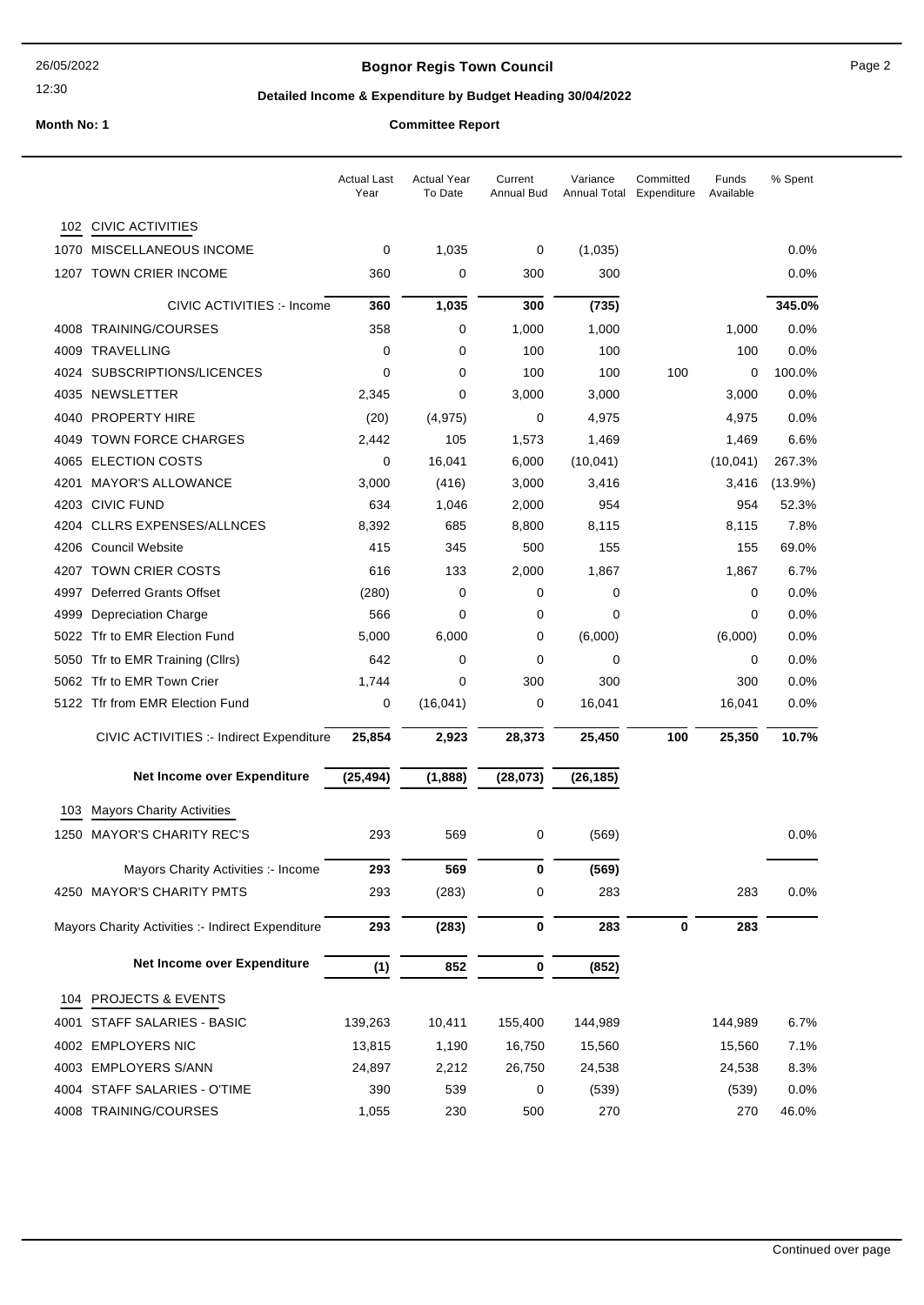## **Bognor Regis Town Council** Page 3

12:30

## **Detailed Income & Expenditure by Budget Heading 30/04/2022**

|      |                                                   | <b>Actual Last</b><br>Year | <b>Actual Year</b><br>To Date | Current<br><b>Annual Bud</b> | Variance<br>Annual Total | Committed<br>Expenditure | Funds<br>Available | % Spent |
|------|---------------------------------------------------|----------------------------|-------------------------------|------------------------------|--------------------------|--------------------------|--------------------|---------|
|      | 4009 TRAVELLING                                   | 0                          | 0                             | 200                          | 200                      |                          | 200                | 0.0%    |
| 4010 | MISC STAFF COSTS                                  | 41                         | 5                             | 50                           | 45                       |                          | 45                 | 10.0%   |
|      | 4042 EQUIPMENT MAINTCE                            | 280                        | $\mathbf 0$                   | 500                          | 500                      |                          | 500                | 0.0%    |
| 4044 | EQUIPMENT\FURNITURE                               | 0                          | $\mathbf 0$                   | 50                           | 50                       |                          | 50                 | 0.0%    |
| 4049 | <b>TOWN FORCE CHARGES</b>                         | 2,140                      | 242                           | 1,292                        | 1,050                    |                          | 1,050              | 18.7%   |
|      | 4130 TOWN GUIDE                                   | 0                          | 0                             | 3,000                        | 3,000                    |                          | 3,000              | 0.0%    |
| 4133 | <b>TOURISM BOARD PROJECT</b>                      | 0                          | 0                             | 2,000                        | 2,000                    |                          | 2,000              | 0.0%    |
| 4338 | <b>BILLY BULB MAINTENANCE</b>                     | 17                         | 0                             | 0                            | 0                        |                          | 0                  | 0.0%    |
| 4339 | <b>LAMPOST BANNER MAINTENANCE</b>                 | 0                          | 0                             | 3,000                        | 3,000                    |                          | 3,000              | 0.0%    |
|      | 4402 TOURISM & EVENTS SUPPORT                     | 1,012                      | 0                             | 1,000                        | 1,000                    |                          | 1,000              | 0.0%    |
| 5030 | Tfr to EMR P&R Projects                           | 5,000                      | 0                             | 0                            | 0                        |                          | 0                  | 0.0%    |
| 5061 | Tfr to EMR Training (Staff)                       | 360                        | 0                             | 0                            | 0                        |                          | 0                  | 0.0%    |
|      | 5161 Tfr from EMR Training (Staff)                | (895)                      | 0                             | 0                            | 0                        |                          | 0                  | 0.0%    |
|      | PROJECTS & EVENTS :- Indirect Expenditure 187,375 |                            | 14,830                        | 210,492                      | 195,662                  | 0                        | 195,662            | 7.0%    |
|      | <b>Net Expenditure</b>                            | (187, 375)                 | (14, 830)                     | (210, 492)                   | (195, 662)               |                          |                    |         |
| 105  | <b>TOWN FORCE</b>                                 |                            |                               |                              |                          |                          |                    |         |
| 1020 | FEE INCOME 3RD PARTY                              | 24,790                     | 2,621                         | 20,000                       | 17,379                   |                          |                    | 13.1%   |
|      | 1040 SPONSORSHIP INCOME                           | 600                        | 100                           | 600                          | 500                      |                          |                    | 16.7%   |
|      | TOWN FORCE :- Income                              | 25,390                     | 2,721                         | 20,600                       | 17,879                   |                          |                    | 13.2%   |
| 4001 | <b>STAFF SALARIES - BASIC</b>                     | 77,244                     | 5,523                         | 94,200                       | 88,677                   |                          | 88,677             | 5.9%    |
|      | 4002 EMPLOYERS NIC                                | 6,836                      | 632                           | 8,900                        | 8,268                    | 7,600                    | 668                | 92.5%   |
| 4003 | <b>EMPLOYERS S/ANN</b>                            | 11,313                     | 1,308                         | 11,400                       | 10,092                   |                          | 10,092             | 11.5%   |
| 4004 | STAFF SALARIES - O'TIME                           | 2,206                      | 953                           | 5,400                        | 4,447                    |                          | 4,447              | 17.6%   |
|      | 4006 PROTECTIVE CLOTHING                          | 1,717                      | 147                           | 1,000                        | 853                      |                          | 853                | 14.7%   |
|      | 4007 HEALTH & SAFETY                              | 2,532                      | 123                           | 1,250                        | 1,127                    |                          | 1,127              | 9.8%    |
| 4008 | TRAINING/COURSES                                  | 985                        | 0                             | 2,000                        | 2,000                    |                          | 2,000              | 0.0%    |
|      | 4009 TRAVELLING                                   | 64                         | 0                             | 150                          | 150                      |                          | 150                | 0.0%    |
|      | 4011 RATES                                        | 7,111                      | 7,111                         | 7,350                        | 239                      |                          | 239                | 96.7%   |
|      | 4012 WATER RATES                                  | 214                        | 0                             | 250                          | 250                      |                          | 250                | 0.0%    |
|      | 4013 RENT                                         | 17,438                     | 0                             | 17,450                       | 17,450                   |                          | 17,450             | 0.0%    |
|      | 4014 ELECTRICITY                                  | 327                        | 12                            | 200                          | 188                      |                          | 188                | 6.2%    |
|      | 4015 GAS                                          | 134                        | 0                             | 100                          | 100                      |                          | 100                | 0.0%    |
|      | 4016 JANITORIAL                                   | 209                        | 17                            | 150                          | 133                      |                          | 133                | 11.1%   |
|      | 4017 REF/WASTE DISPOSAL                           | 31                         | 0                             | 50                           | 50                       |                          | 50                 | 0.0%    |
|      | 4021 TELEPHONE & FAX                              | 1,184                      | 106                           | 1,200                        | 1,094                    |                          | 1,094              | 8.8%    |
|      | 4023 STATIONERY                                   | 185                        | 0                             | 0                            | 0                        |                          | 0                  | 0.0%    |
|      | 4025 INSURANCE                                    | 876                        | 0                             | 1,000                        | 1,000                    |                          | 1,000              | 0.0%    |
|      | 4027 SECURITY COSTS                               | 115                        | 0                             | 250                          | 250                      |                          | 250                | 0.0%    |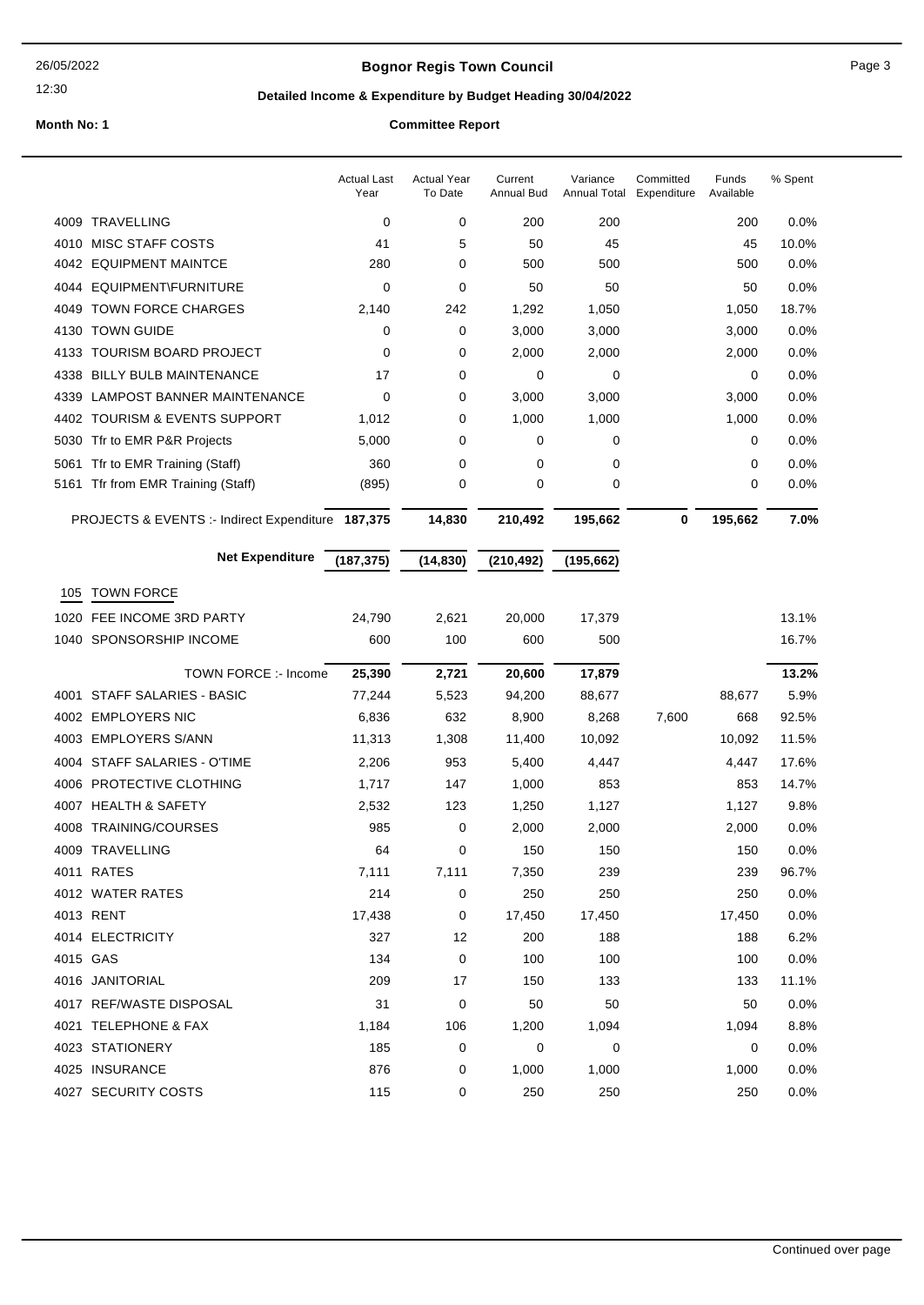## **Bognor Regis Town Council Connect Connect Page 4**

12:30

## **Detailed Income & Expenditure by Budget Heading 30/04/2022**

|      |                                            | <b>Actual Last</b><br>Year | <b>Actual Year</b><br>To Date | Current<br><b>Annual Bud</b> | Variance<br>Annual Total | Committed<br>Expenditure | Funds<br>Available | % Spent |
|------|--------------------------------------------|----------------------------|-------------------------------|------------------------------|--------------------------|--------------------------|--------------------|---------|
|      | 4030 RECRUITMENT ADVERT'G                  | 0                          | 251                           | 0                            | (251)                    |                          | (251)              | 0.0%    |
| 4036 | <b>PROPERTY MAINTCE</b>                    | 965                        | 155                           | 1,000                        | 845                      |                          | 845                | 15.5%   |
| 4041 | <b>EQUIPMENT HIRE</b>                      | 60                         | 0                             | 150                          | 150                      |                          | 150                | 0.0%    |
|      | 4042 EQUIPMENT MAINTCE                     | 595                        | 0                             | 2,000                        | 2,000                    |                          | 2,000              | 0.0%    |
|      | 4043 VEHICLE MAINTENANCE                   | 3,716                      | 199                           | 4,000                        | 3,801                    |                          | 3,801              | 5.0%    |
| 4044 | EQUIPMENT\FURNITURE                        | 1,716                      | 13                            | 1,500                        | 1,487                    |                          | 1,487              | 0.9%    |
| 4046 | <b>VEHICLE FUEL</b>                        | 2,789                      | 249                           | 4,000                        | 3,751                    |                          | 3,751              | 6.2%    |
| 4047 | <b>VEHICLE LIC\INSURANCE</b>               | 2,983                      | 0                             | 3,500                        | 3,500                    |                          | 3,500              | 0.0%    |
| 4048 | TOWN FORCE MATERIALS                       | 134                        | 27                            | 250                          | 223                      |                          | 223                | 10.7%   |
| 4049 | <b>TOWN FORCE CHARGES</b>                  | (56,040)                   | (4,697)                       | (53,603)                     | (48,906)                 |                          | (48,906)           | 8.8%    |
| 4053 | <b>BAD &amp; DOUBTFUL DEBTS</b>            | 4                          | 0                             | 0                            | 0                        |                          | 0                  | 0.0%    |
| 4999 | Depreciation Charge                        | 14,975                     | 0                             | 0                            | 0                        |                          | 0                  | 0.0%    |
| 5061 | Tfr to EMR Training (Staff)                | 1,015                      | 0                             | 0                            | 0                        |                          | 0                  | 0.0%    |
| 5151 | Tfr from EMR Equipment - TF                | (782)                      | 0                             | 0                            | 0                        |                          | 0                  | 0.0%    |
|      | <b>TOWN FORCE :- Indirect Expenditure</b>  | 102,849                    | 12,129                        | 115,097                      | 102,968                  | 7,600                    | 95,368             | 17.1%   |
|      | Net Income over Expenditure                | (77, 459)                  | (9,408)                       | (94, 497)                    | (85,089)                 |                          |                    |         |
| 106  | <b>B R Parking Scheme</b>                  |                            |                               |                              |                          |                          |                    |         |
| 4049 | <b>TOWN FORCE CHARGES</b>                  | 17                         | 0                             | 0                            | 0                        |                          | 0                  | 0.0%    |
|      | 4350 PARKING CONTRIBUTION ADC              | 21,000                     | (7,000)                       | 21,000                       | 28,000                   |                          | 28,000             | (33.3%) |
|      | B R Parking Scheme :- Indirect Expenditure | 21,017                     | (7,000)                       | 21,000                       | 28,000                   | $\mathbf 0$              | 28,000             | (33.3%) |
|      | <b>Net Expenditure</b>                     | (21, 017)                  | 7,000                         | (21,000)                     | (28,000)                 |                          |                    |         |
| 107  | <b>GRANT AID</b>                           |                            |                               |                              |                          |                          |                    |         |
| 1078 | <b>GRANT - Flexible Communities F</b>      | 38,145                     | 0                             | 37,500                       | 37,500                   |                          |                    | 0.0%    |
|      | 1086 GRANTS ADC MATCHED FUNDING            | 0                          | 12,500                        | 0                            | (12,500)                 |                          |                    | 0.0%    |
|      |                                            |                            |                               |                              |                          |                          |                    |         |
|      | <b>GRANT AID :- Income</b>                 | 38,145                     | 12,500                        | 37,500                       | 25,000                   |                          |                    | 33.3%   |
|      | 4031 OTHER ADVERTISING                     | 0                          | 0                             | 200                          | 200                      |                          | 200                | 0.0%    |
|      | 4049 TOWN FORCE CHARGES                    | 0                          | 0                             | 88                           | 88                       |                          | 88                 | 0.0%    |
|      | 4750 GRANT AID                             | 52,247                     | 59,871                        | 46,000                       | (13, 871)                |                          | (13, 871)          | 130.2%  |
|      | 4757 GRANT AID - SEAFRONT LIGHTS           | 9,000                      | 9,000                         | 9,000                        | 0                        |                          | 0                  | 100.0%  |
|      | 4758 GRANT AID - WEST TRADERS              | 0                          | 0                             | 2,500                        | 2,500                    |                          | 2,500              | 0.0%    |
|      | 4761 GRANT AID - M T G S Flexible C        | 38,145                     | 0                             | 37,500                       | 37,500                   |                          | 37,500             | 0.0%    |
|      | 4762 GRANT AID - REGENERATION BOARD        | 0                          | 4,500                         | 4,500                        | 0                        |                          | 0                  | 100.0%  |
|      | 5133 Tfr from EMR Grant Aid                | (5,000)                    | (14, 350)                     | 0                            | 14,350                   |                          | 14,350             | $0.0\%$ |
|      | <b>GRANT AID :- Indirect Expenditure</b>   | 94,392                     | 59,021                        | 99,788                       | 40,767                   | 0                        | 40,767             | 59.1%   |
|      | Net Income over Expenditure                | (56, 247)                  | (46, 521)                     | (62, 288)                    | (15, 767)                |                          |                    |         |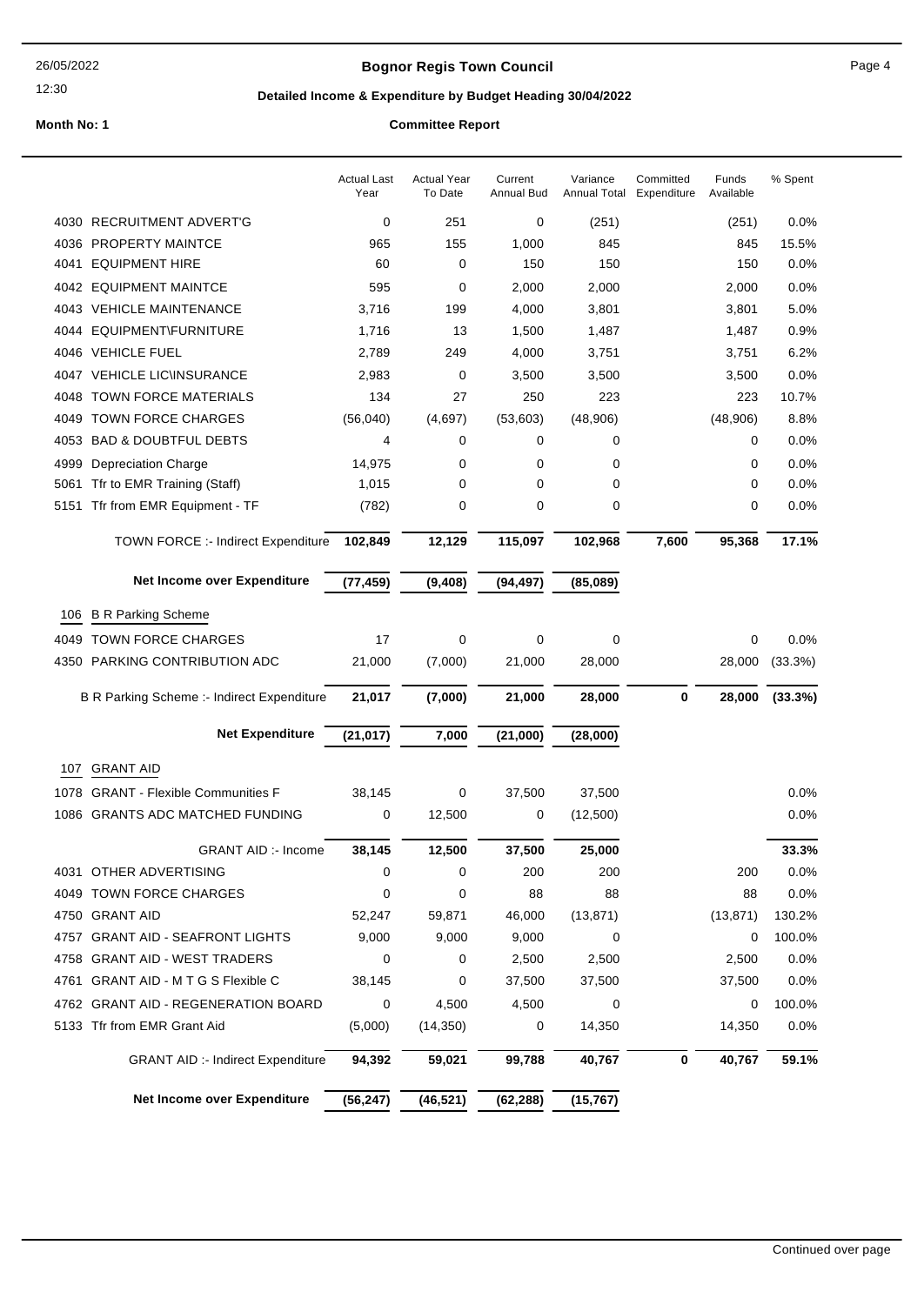## **Bognor Regis Town Council Connect Connect Page 5**

## **Detailed Income & Expenditure by Budget Heading 30/04/2022**

|      |                                                        | <b>Actual Last</b><br>Year | <b>Actual Year</b><br>To Date | Current<br>Annual Bud | Variance<br><b>Annual Total</b> | Committed<br>Expenditure | Funds<br>Available | % Spent |
|------|--------------------------------------------------------|----------------------------|-------------------------------|-----------------------|---------------------------------|--------------------------|--------------------|---------|
| 108  | P & R PARTNERSHIP FUNDING                              |                            |                               |                       |                                 |                          |                    |         |
| 4049 | <b>TOWN FORCE CHARGES</b>                              | 0                          | 0                             | 6                     | 6                               |                          | 6                  | 0.0%    |
| 4702 | <b>BUSINESS WARDENS PP</b>                             | 10,000                     | 10,000                        | 10,000                | 0                               |                          | 0                  | 100.0%  |
|      | 4706 C.C.T.V. PP                                       | 2,000                      | 2,000                         | 2,000                 | 0                               |                          | 0                  | 100.0%  |
|      | 4751 HERITAGE VISION BOARD COSTS                       | 4,205                      | 0                             | 0                     | 0                               |                          | 0                  | 0.0%    |
|      | 5157 Tfr from EMR Heritage Vison B                     | (4,205)                    | 0                             | 0                     | $\mathbf 0$                     |                          | 0                  | 0.0%    |
|      | P & R PARTNERSHIP FUNDING :- Indirect<br>Expenditure   | 12,000                     | 12,000                        | 12,006                | 6                               | 0                        | 6                  | 100.0%  |
|      | <b>Net Expenditure</b>                                 | (12,000)                   | (12,000)                      | (12,006)              | (6)                             |                          |                    |         |
| 109  | P & R CAPITAL                                          |                            |                               |                       |                                 |                          |                    |         |
|      | 1085 CiL Income                                        | 725                        | $\mathbf 0$                   | 0                     | $\mathbf 0$                     |                          |                    | 0.0%    |
| 1089 | <b>BPCL Management Fees Rec'd</b>                      | 36,000                     | 9,000                         | 48,000                | 39,000                          |                          |                    | 18.8%   |
|      | 1091 ASSET SALE PROCEEDS                               | 1,000                      | 0                             | 0                     | 0                               |                          |                    | 0.0%    |
|      |                                                        |                            |                               |                       |                                 |                          |                    |         |
|      | P & R CAPITAL :- Income                                | 37,725                     | 9,000                         | 48,000                | 39,000                          |                          |                    | 18.8%   |
|      | 4071 Loan Capital Repaid                               | 56,907                     | 0                             | 58,649                | 58,649                          |                          | 58,649             | 0.0%    |
|      | 4072 Loan Interest Payable                             | 32,106                     | 0                             | 30,364                | 30,364                          |                          | 30,364             | 0.0%    |
| 4909 | CP TOWN FORCE VEH/EQPT                                 | (0)                        | 0                             | 0                     | 0                               |                          | 0                  | 0.0%    |
|      | 4970 ROLLING CAPITAL PROGRAMME                         | 60,000                     | 0                             | 30,000                | 30,000                          |                          | 30,000             | 0.0%    |
|      | 4982 Tfr to Rolling Capital Prog                       | 500                        | 0                             | 0                     | 0                               |                          | 0                  | 0.0%    |
| 4992 | Funding from Rolling Capital                           | (44, 268)                  | 0                             | 0                     | 0                               |                          | 0                  | 0.0%    |
| 4998 | <b>Assets Capitalised</b>                              | 43,768                     | 0                             | 0                     | 0                               |                          | 0                  | 0.0%    |
| 5001 | NBV of Asset Disposals                                 | 1,160                      | 0                             | 0                     | $\mathbf 0$                     |                          | 0                  | 0.0%    |
|      | 5064 Tfr to EMR CiL 2020-21                            | 725                        | 0                             | 0                     | 0                               |                          | 0                  | $0.0\%$ |
|      | P & R CAPITAL :- Indirect Expenditure                  | 150,898                    | 0                             | 119,013               | 119,013                         | 0                        | 119,013            | 0.0%    |
|      | Net Income over Expenditure                            | (113, 173)                 | 9,000                         | (71, 013)             | (80, 013)                       |                          |                    |         |
| 110  | STREET SCENE ENH'T BRTC                                |                            |                               |                       |                                 |                          |                    |         |
|      | 1020 FEE INCOME 3RD PARTY                              | 2,505                      | 0                             | 2,500                 | 2,500                           |                          |                    | 0.0%    |
|      | 1080 DONATIONS RECEIVED                                | 750                        | 750                           | 0                     | (750)                           |                          |                    | 0.0%    |
|      | STREET SCENE ENH'T BRTC :- Income                      | 3,255                      | 750                           | 2,500                 | 1,750                           |                          |                    | 30.0%   |
|      | 4048 TOWN FORCE MATERIALS                              | 3,866                      | 69                            | 0                     | (69)                            |                          | (69)               | 0.0%    |
|      | 4049 TOWN FORCE CHARGES                                | 9,466                      | 1,106                         | 4,736                 | 3,631                           |                          | 3,631              | 23.3%   |
|      | 5142 Tfr from EMR Street Scene                         | (723)                      | 0                             | 0                     | 0                               |                          | 0                  | 0.0%    |
|      | STREET SCENE ENH'T BRTC :- Indirect Expenditure 12,608 |                            | 1,175                         | 4,736                 | 3,561                           | 0                        | 3,561              | 24.8%   |
|      | Net Income over Expenditure                            | (9, 353)                   | (425)                         | (2, 236)              | (1, 811)                        |                          |                    |         |
|      | Policy and Resources :- Income                         | 1,054,746                  | 511,484                       | 1,079,217             | 567,733                         |                          |                    | 47.4%   |
|      | Expenditure                                            | 938,585                    | 125,462                       | 906,625               | 781,163                         | 7,700                    | 773,463            | 14.7%   |
|      |                                                        |                            |                               |                       |                                 |                          |                    |         |
|      | <b>Movement to/(from) Gen Reserve</b>                  | 116,161                    | 386,022                       |                       |                                 |                          |                    |         |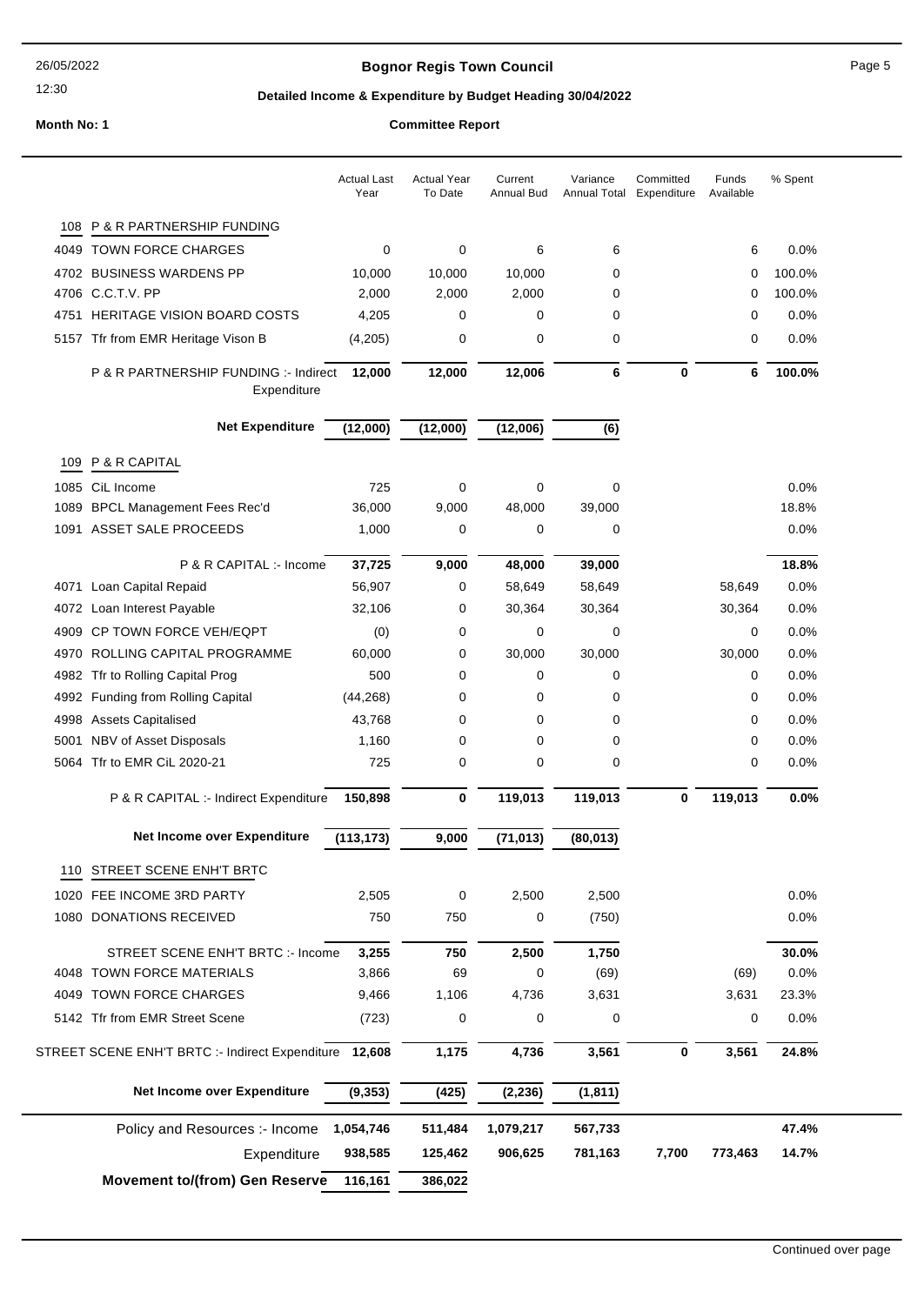## **Bognor Regis Town Council** Page 6

## **Detailed Income & Expenditure by Budget Heading 30/04/2022**

|  | committee Report |  |
|--|------------------|--|
|  |                  |  |

|      |                                          | Actual Last<br>Year | <b>Actual Year</b><br>To Date | Current<br>Annual Bud | Variance<br>Annual Total | Committed<br>Expenditure | Funds<br>Available | % Spent   |
|------|------------------------------------------|---------------------|-------------------------------|-----------------------|--------------------------|--------------------------|--------------------|-----------|
|      | <b>Community Eng't &amp; Environment</b> |                     |                               |                       |                          |                          |                    |           |
| 204  | <b>FLORAL DISPLAYS</b>                   |                     |                               |                       |                          |                          |                    |           |
| 1038 | <b>BRIB TROPHY SPONSORSHIP</b>           | $\mathbf 0$         | 198                           | 0                     | (198)                    |                          |                    | 0.0%      |
| 1039 | <b>MAINTENANCE INCOME</b>                | 4,300               | 0                             | 4,300                 | 4,300                    |                          |                    | 0.0%      |
|      | 1040 SPONSORSHIP INCOME                  | 10,735              | 7,415                         | 2,500                 | (4, 915)                 |                          |                    | 296.6%    |
|      | FLORAL DISPLAYS :- Income                | 15,035              | 7,612                         | 6,800                 | (812)                    |                          |                    | 111.9%    |
|      | 4017 REF/WASTE DISPOSAL                  | 192                 | 0                             | 750                   | 750                      |                          | 750                | 0.0%      |
| 4041 | <b>EQUIPMENT HIRE</b>                    | 0                   | 0                             | 100                   | 100                      |                          | 100                | 0.0%      |
|      | 4042 EQUIPMENT MAINTCE                   | 635                 | 0                             | 500                   | 500                      |                          | 500                | 0.0%      |
|      | 4044 EQUIPMENT\FURNITURE                 | 145                 | 96                            | 1,000                 | 904                      |                          | 904                | 9.6%      |
| 4048 | <b>TOWN FORCE MATERIALS</b>              | 1,093               | 12                            | 1,200                 | 1,188                    |                          | 1,188              | 1.0%      |
| 4049 | <b>TOWN FORCE CHARGES</b>                | 31,268              | 2,321                         | 36,646                | 34,325                   |                          | 34,325             | 6.3%      |
| 4050 | HORTICULTURAL SUPPLIES                   | 10,100              | 0                             | 12,000                | 12,000                   |                          | 12,000             | 0.0%      |
| 4311 | <b>COMPETITION EXPENSES</b>              | 674                 | 0                             | 750                   | 750                      |                          | 750                | 0.0%      |
| 4321 | <b>ENV.PROJECTS</b>                      | 588                 | 0                             | 1,000                 | 1,000                    |                          | 1,000              | $0.0\%$   |
|      | 5037 Tfr to EMR SEIB/Floral Display      | 412                 | 0                             | 0                     | 0                        |                          | 0                  | $0.0\%$   |
|      | 5137 Tfr from EMR SEIB/Floral Disp.      | (1,054)             | 0                             | 0                     | 0                        |                          | 0                  | 0.0%      |
|      | FLORAL DISPLAYS :- Indirect Expenditure  | 44,053              | 2,429                         | 53,946                | 51,517                   | 0                        | 51,517             | 4.5%      |
|      |                                          |                     |                               |                       |                          |                          |                    |           |
|      | Net Income over Expenditure              | (29, 018)           | 5,183                         | (47, 146)             | (52, 329)                |                          |                    |           |
| 208  | E & L PARTNERSHIP/PROJECTS               |                     |                               |                       |                          |                          |                    |           |
|      | 4042 EQUIPMENT MAINTCE                   | 101                 | 0                             | 100                   | 100                      |                          | 100                | 0.0%      |
|      | 4049 TOWN FORCE CHARGES                  | 1,925               | 330                           | 2,431                 | 2,101                    |                          | 2,101              | 13.6%     |
| 4215 | Ward - Marine                            | 250                 | 0                             | 500                   | 500                      |                          | 500                | $0.0\%$   |
| 4216 | Ward - Orchard                           | 250                 | 0                             | 500                   | 500                      |                          | 500                | 0.0%      |
| 4217 | Ward - Hotham                            | 250                 | 0                             | 500                   | 500                      |                          | 500                | 0.0%      |
|      | 4218 Ward - Pevensey                     | 775                 | 0                             | 375                   | 375                      |                          | 375                | 0.0%      |
|      | 4219 Ward - Hatherleigh                  | 125                 | 0                             | 125                   | 125                      |                          | 125                | 0.0%      |
| 4325 | <b>COMMUNITY ENGAGEMENT</b>              | $\mathbf 0$         | 0                             | 1,000                 | 1,000                    |                          | 1,000              | 0.0%      |
|      | 4334 SEAFRONT SHOWERS                    | 15                  | 0                             | 250                   | 250                      |                          | 250                | 0.0%      |
|      | 4337 SPONSORSHIP SIGN                    | 0                   | 0                             | 200                   | 200                      |                          | 200                | 0.0%      |
| 4401 | YOUTH/YOUNG PERSONS                      | 4,564               | 0                             | 10,000                | 10,000                   |                          | 10,000             | 0.0%      |
|      | 4403 MILLENNIUM & OLBYS CLOCKS MTCE      | 550                 | 75                            | 550                   | 475                      |                          | 475                | 13.7%     |
|      | 4404 PEALIGHTS & UPLIGHTERS              | $\mathbf 0$         | 0                             | 100                   | 100                      |                          | 100                | 0.0%      |
|      | 4406 PLAYDAYS                            | 3,500               | 300                           | 4,500                 | 4,200                    |                          | 4,200              | 6.7%      |
|      | 4759 FLEXIBLE COMMUNITY FUND             | 4,130               | (350)                         | 5,000                 | 5,350                    |                          | 5,350              | $(7.0\%)$ |
|      | 4997 Deferred Grants Offset              | (131)               | 0                             | 0                     | 0                        |                          | 0                  | 0.0%      |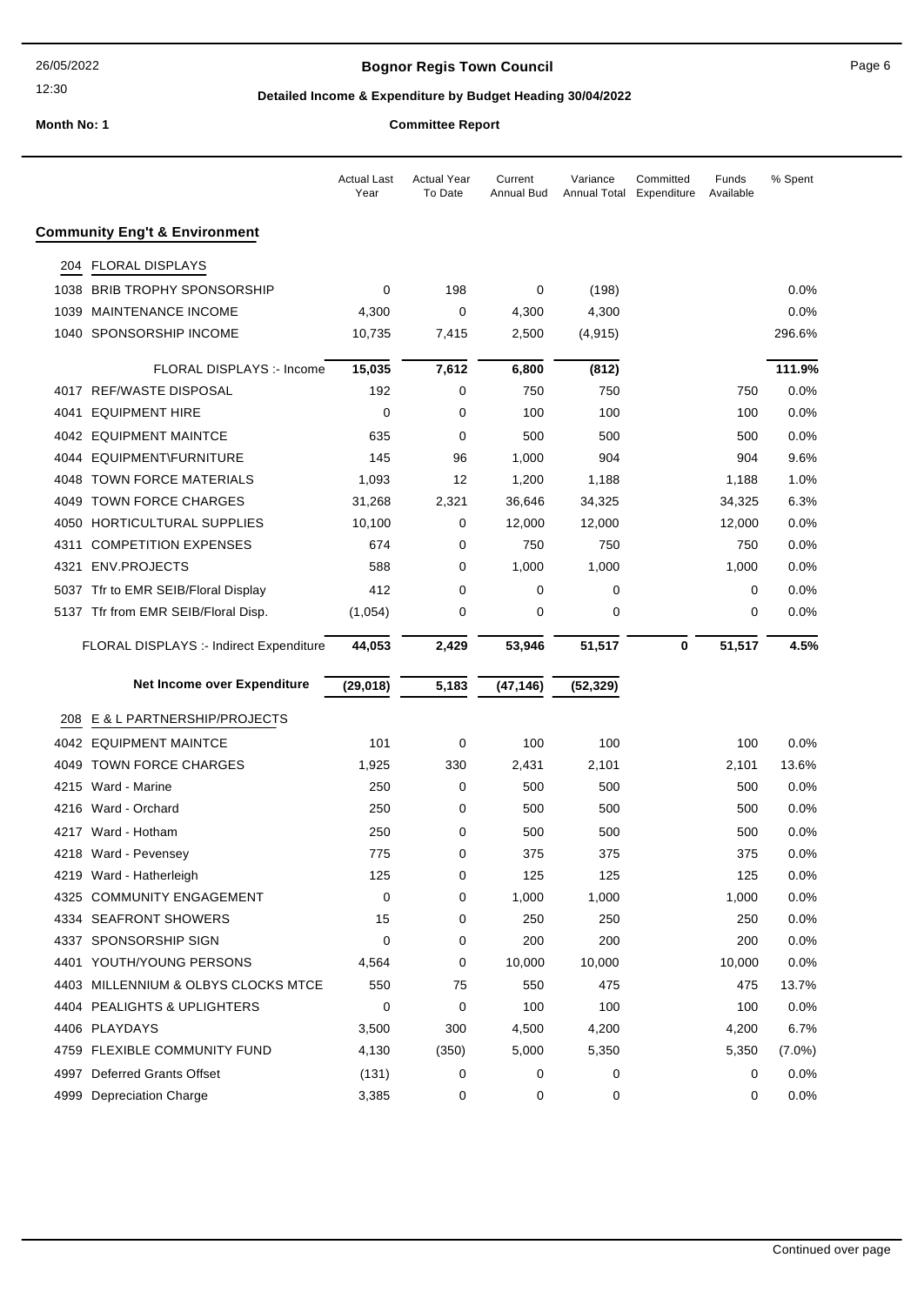26/05/2022

#### 12:30

## **Bognor Regis Town Council Connect Connect Page 7** Page 7

## **Detailed Income & Expenditure by Budget Heading 30/04/2022**

|                                                       | <b>Actual Last</b><br>Year | <b>Actual Year</b><br>To Date | Current<br>Annual Bud | Variance<br><b>Annual Total</b> | Committed<br>Expenditure | Funds<br>Available | % Spent |
|-------------------------------------------------------|----------------------------|-------------------------------|-----------------------|---------------------------------|--------------------------|--------------------|---------|
| Tfr to E&L Projects<br>5031                           | 5,636                      | 0                             | 0                     | 0                               |                          | 0                  | 0.0%    |
| Tfr to EMR Ward Orchard<br>5045                       | 250                        | $\mathbf 0$                   | 0                     | 0                               |                          | 0                  | $0.0\%$ |
| Tfr to EMR Ward Marine<br>5046                        | 250                        | 0                             | 0                     | 0                               |                          | 0                  | 0.0%    |
| Tfr to EMR Ward Hotham<br>5047                        | 250                        | $\mathbf 0$                   | 0                     | 0                               |                          | 0                  | $0.0\%$ |
| 5130 Tfr from EMR P&R Projects                        | (2,064)                    | $\mathbf 0$                   | 0                     | 0                               |                          | 0                  | 0.0%    |
| 5148 Tfr from EMR Ward Pevensey                       | (400)                      | 0                             | $\mathbf 0$           | 0                               |                          | 0                  | 0.0%    |
| E & L PARTNERSHIP/PROJECTS :- Indirect<br>Expenditure | 23,610                     | 355                           | 26,131                | 25,776                          | 0                        | 25,776             | 1.4%    |
| <b>Net Expenditure</b>                                | (23, 610)                  | (355)                         | (26, 131)             | (25, 776)                       |                          |                    |         |
| Community Eng't & Environment :- Income               | 15,035                     | 7,612                         | 6,800                 | (812)                           |                          |                    | 111.9%  |
| Expenditure                                           | 67,664                     | 2,784                         | 80,077                | 77,293                          | 0                        | 77,293             | 3.5%    |
| <b>Movement to/(from) Gen Reserve</b>                 | (52, 628)                  | 4,828                         |                       |                                 |                          |                    |         |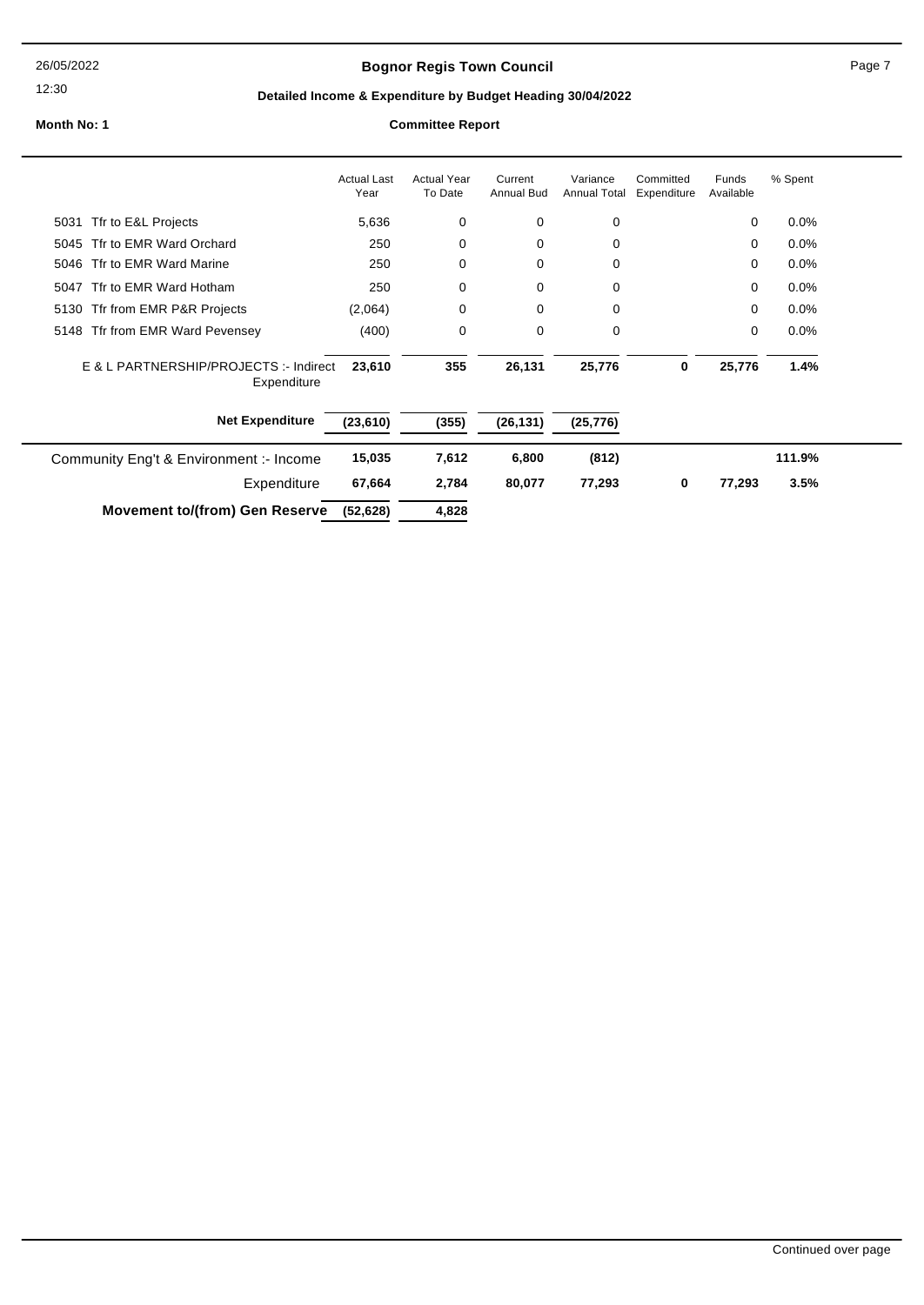## **Bognor Regis Town Council Connect Connect Page 8**

## **Detailed Income & Expenditure by Budget Heading 30/04/2022**

|      |                                              | <b>Actual Last</b><br>Year | <b>Actual Year</b><br>To Date | Current<br>Annual Bud | Variance<br>Annual Total Expenditure | Committed | Funds<br>Available | % Spent |
|------|----------------------------------------------|----------------------------|-------------------------------|-----------------------|--------------------------------------|-----------|--------------------|---------|
|      | <b>Events, Promotion &amp; Leisure</b>       |                            |                               |                       |                                      |           |                    |         |
| 202  | METEOROLOGICAL                               |                            |                               |                       |                                      |           |                    |         |
|      | 4007 HEALTH & SAFETY                         | 127                        | 12                            | 200                   | 189                                  |           | 189                | 5.8%    |
|      | 4021 TELEPHONE & FAX                         | 466                        | 42                            | 500                   | 458                                  |           | 458                | 8.4%    |
|      | 4042 EQUIPMENT MAINTCE                       | 0                          | 0                             | 50                    | 50                                   |           | 50                 | 0.0%    |
|      | 4044 EQUIPMENT\FURNITURE                     | 0                          | 0                             | 50                    | 50                                   |           | 50                 | 0.0%    |
|      | 4048 TOWN FORCE MATERIALS                    | 4                          | 0                             | 0                     | 0                                    |           | 0                  | 0.0%    |
|      | 4049 TOWN FORCE CHARGES                      | 303                        | 0                             | 242                   | 242                                  |           | 242                | 0.0%    |
|      | 4159 MET OFFICER ASSISTANT                   | 6,139                      | 56                            | 5,000                 | 4,944                                |           | 4,944              | 1.1%    |
|      | METEOROLOGICAL :- Indirect Expenditure       | 7,039                      | 110                           | 6,042                 | 5,932                                | $\bf{0}$  | 5,932              | 1.8%    |
|      | <b>Net Expenditure</b>                       | (7, 039)                   | (110)                         | (6, 042)              | (5, 932)                             |           |                    |         |
| 207  | <b>CHRISTMAS ACTIVITIES</b>                  |                            |                               |                       |                                      |           |                    |         |
|      | 4000 BUDGET UNALLOCATED                      | 0                          | 0                             | 3,074                 | 3,074                                |           | 3,074              | $0.0\%$ |
|      | 4014 ELECTRICITY                             | 473                        | 0                             | 300                   | 300                                  |           | 300                | 0.0%    |
|      | 4042 EQUIPMENT MAINTCE                       | 27,008                     | 28,525                        | 55,000                | 26,476                               |           | 26,476             | 51.9%   |
| 4049 | <b>TOWN FORCE CHARGES</b>                    | 715                        | 22                            | 1,864                 | 1,842                                |           | 1,842              | 1.2%    |
|      | 4050 HORTICULTURAL SUPPLIES                  | 210                        | 0                             | 0                     | 0                                    |           | 0                  | 0.0%    |
| 4997 | <b>Deferred Grants Offset</b>                | (497)                      | 0                             | 0                     | $\mathbf 0$                          |           | 0                  | 0.0%    |
|      | 5031 Tfr to E&L Projects                     | 992                        | 0                             | 0                     | 0                                    |           | 0                  | 0.0%    |
|      | 5131 Tfr from EMR E&L Projects               | (750)                      | (1, 257)                      | 0                     | 1,257                                |           | 1,257              | 0.0%    |
|      | CHRISTMAS ACTIVITIES :- Indirect Expenditure | 28,151                     | 27,290                        | 60,238                | 32,948                               | 0         | 32,948             | 45.3%   |
|      | <b>Net Expenditure</b>                       | (28, 151)                  | (27, 290)                     | (60, 238)             | (32, 948)                            |           |                    |         |
| 301  | <b>EVENTS - GENERAL</b>                      |                            |                               |                       |                                      |           |                    |         |
|      | 1056 Classic Motor Show Income               | 0                          | 855                           | 0                     | (855)                                |           |                    | 0.0%    |
|      | 1058 DAY IN THE PARK INCOME                  | 300                        | 0                             | 0                     | 0                                    |           |                    | 0.0%    |
|      | 1080 DONATIONS RECEIVED                      | 233                        | 0                             | 0                     | 0                                    |           |                    | 0.0%    |
|      | 1736 EVENTS INCOME - PROMS                   | 50                         | 0                             | 0                     | 0                                    |           |                    | 0.0%    |
|      | EVENTS - GENERAL : - Income                  | 583                        | 855                           | 0                     | (855)                                |           |                    |         |
|      | 4001 STAFF SALARIES - BASIC                  | 701                        | 0                             | 1,500                 | 1,500                                |           | 1,500              | 0.0%    |
|      | 4007 HEALTH & SAFETY                         | 63                         | 6                             | 120                   | 114                                  |           | 114                | 4.8%    |
|      | 4024 SUBSCRIPTIONS/LICENCES                  | 95                         | 0                             | 100                   | 100                                  |           | 100                | 0.0%    |
|      | 4032 PUBLICITY/PROMOTION                     | 742                        | 0                             | 1,200                 | 1,200                                |           | 1,200              | $0.0\%$ |
|      | 4042 EQUIPMENT MAINTCE                       | 70                         | 0                             | 0                     | 0                                    |           | 0                  | 0.0%    |
|      | 4044 EQUIPMENT\FURNITURE                     | 270                        | 0                             | 250                   | 250                                  |           | 250                | 0.0%    |
|      | 4049 TOWN FORCE CHARGES                      | 3,707                      | 143                           | 1,397                 | 1,254                                |           | 1,254              | 10.2%   |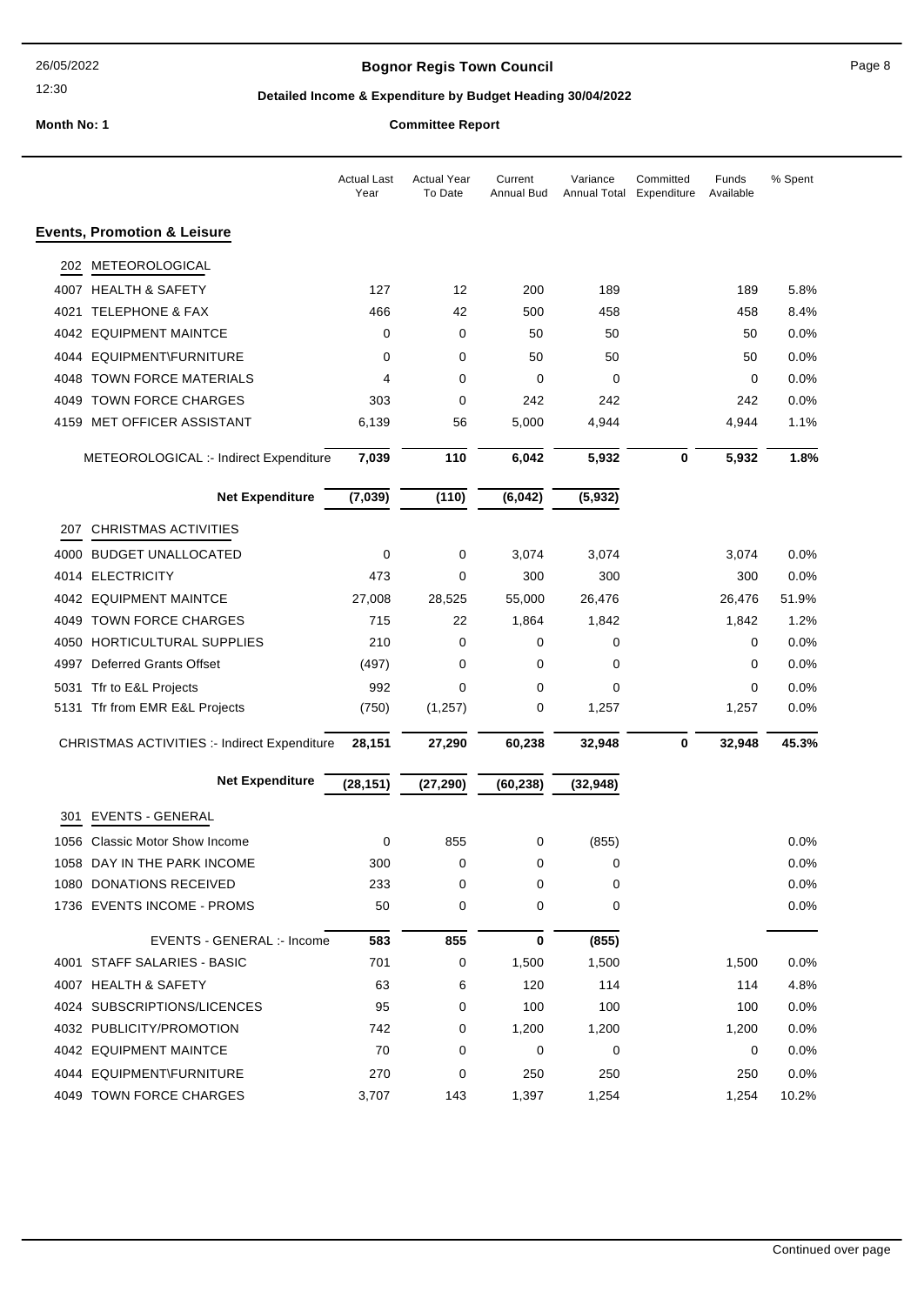#### 26/05/2022

## 12:30

## **Bognor Regis Town Council Connect Connect Page 9** Page 9

## **Detailed Income & Expenditure by Budget Heading 30/04/2022**

|                                              | <b>Actual Last</b><br>Year | <b>Actual Year</b><br>To Date | Current<br>Annual Bud | Variance<br>Annual Total | Committed<br>Expenditure | Funds<br>Available | % Spent |
|----------------------------------------------|----------------------------|-------------------------------|-----------------------|--------------------------|--------------------------|--------------------|---------|
| 4734 VIRTUAL HALF TERM EVENTS                | 1,000                      | 0                             | 0                     | 0                        |                          | 0                  | 0.0%    |
| <b>PROMS IN THE PARK</b><br>4736             | 3,109                      | 0                             | 3,000                 | 3,000                    |                          | 3,000              | 0.0%    |
| 4737 FUNSHINE DAYS                           | 6,845                      | 0                             | 5,000                 | 5,000                    |                          | 5,000              | 0.0%    |
| <b>QUEENS PLATINUM JUBILEE EVENT</b><br>4740 | 0                          | 876                           | 5,000                 | 4,124                    |                          | 4,124              | 17.5%   |
| <b>BOOK DAY IN THE PARK</b><br>4745          | 4,348                      | 0                             | 0                     | 0                        |                          | 0                  | 0.0%    |
| 4746 A DRIVE THROUGH TIME                    | 300                        | 2,144                         | 4,000                 | 1,856                    |                          | 1,856              | 53.6%   |
| 4747 WORLD OCEAN DAY                         | 940                        | 0                             | 0                     | 0                        |                          | 0                  | 0.0%    |
| SIR RICHARD HOTHAM'S BIRTHDAY<br>4748        | 0                          | 0                             | 600                   | 600                      |                          | 600                | 0.0%    |
| SUNDAY AFTERNOON CONCERTS<br>4749            | 0                          | 0                             | 1,250                 | 1,250                    |                          | 1,250              | 0.0%    |
| 4999<br><b>Depreciation Charge</b>           | 454                        | 0                             | 0                     | 0                        |                          | 0                  | 0.0%    |
| Tfr to EMR Promotion/Publicity<br>5026       | 458                        | 0                             | 0                     | 0                        |                          | 0                  | 0.0%    |
| Tfr to EMR Events Underspend<br>5028         | 2,386                      | 0                             | 0                     | 0                        |                          | 0                  | 0.0%    |
| 5126 Tfr from EMR Promo/Publicity            | (617)                      | 0                             | 0                     | 0                        |                          | 0                  | 0.0%    |
| 5139 Tfr from EMR Events Sponsor             | (520)                      | 0                             | 0                     | 0                        |                          | 0                  | 0.0%    |
| EVENTS - GENERAL :- Indirect Expenditure     | 24,352                     | 3,169                         | 23,417                | 20,248                   | 0                        | 20,248             | 13.5%   |
| Net Income over Expenditure                  | (23, 770)                  | (2, 314)                      | (23, 417)             | (21, 103)                |                          |                    |         |
| EVENTS - BR CARNIVAL<br>302                  |                            |                               |                       |                          |                          |                    |         |
| 4007 HEALTH & SAFETY                         | 12                         | 0                             | 0                     | 0                        |                          | 0                  | 0.0%    |
| EVENTS - BR CARNIVAL :- Indirect Expenditure | 12                         | 0                             | $\bf{0}$              | 0                        | $\mathbf 0$              | 0                  |         |
| <b>Net Expenditure</b>                       | (12)                       | $\mathbf 0$                   | $\bf{0}$              | 0                        |                          |                    |         |
| EVENTS - ROLLER RINK<br>305                  |                            |                               |                       |                          |                          |                    |         |
| 4049 TOWN FORCE CHARGES                      | 44                         | 0                             | 0                     | 0                        |                          | 0                  | 0.0%    |
| EVENTS - ROLLER RINK :- Indirect Expenditure | 44                         | 0                             | 0                     | 0                        | $\mathbf 0$              | 0                  |         |
|                                              |                            |                               |                       |                          |                          |                    |         |
| <b>Net Expenditure</b>                       | (44)                       | 0                             | 0                     | 0                        |                          |                    |         |
| <b>EVENTS - SWITCH ON</b><br>306             |                            |                               |                       |                          |                          |                    |         |
| 1086 GRANTS ADC MATCHED FUNDING              | 0                          | 12,500                        | 0                     | (12,500)                 |                          |                    | 0.0%    |
| EVENTS - SWITCH ON :- Income                 | 0                          | 12,500                        | 0                     | (12, 500)                |                          |                    |         |
| 4000 BUDGET UNALLOCATED                      | 0                          | 0                             | 3,500                 | 3,500                    |                          | 3,500              | 0.0%    |
| 4007 HEALTH & SAFETY                         | 6                          | 0                             | 0                     | 0                        |                          | 0                  | 0.0%    |
| 4049 TOWN FORCE CHARGES                      | 66                         | 0                             | 792                   | 792                      |                          | 792                | 0.0%    |
| 4750 GRANT AID                               | 3,000                      | 0                             | 0                     | 0                        |                          | 0                  | 0.0%    |
| 5039 Tfr to EMR Events Sponsorship           | 2,500                      | 0                             | 0                     | 0                        |                          | 0                  | 0.0%    |
| EVENTS - SWITCH ON :- Indirect Expenditure   | 5,572                      | 0                             | 4,292                 | 4,292                    | 0                        | 4,292              |         |
| Net Income over Expenditure                  | (5, 572)                   | 12,500                        | (4, 292)              | (16, 792)                |                          |                    |         |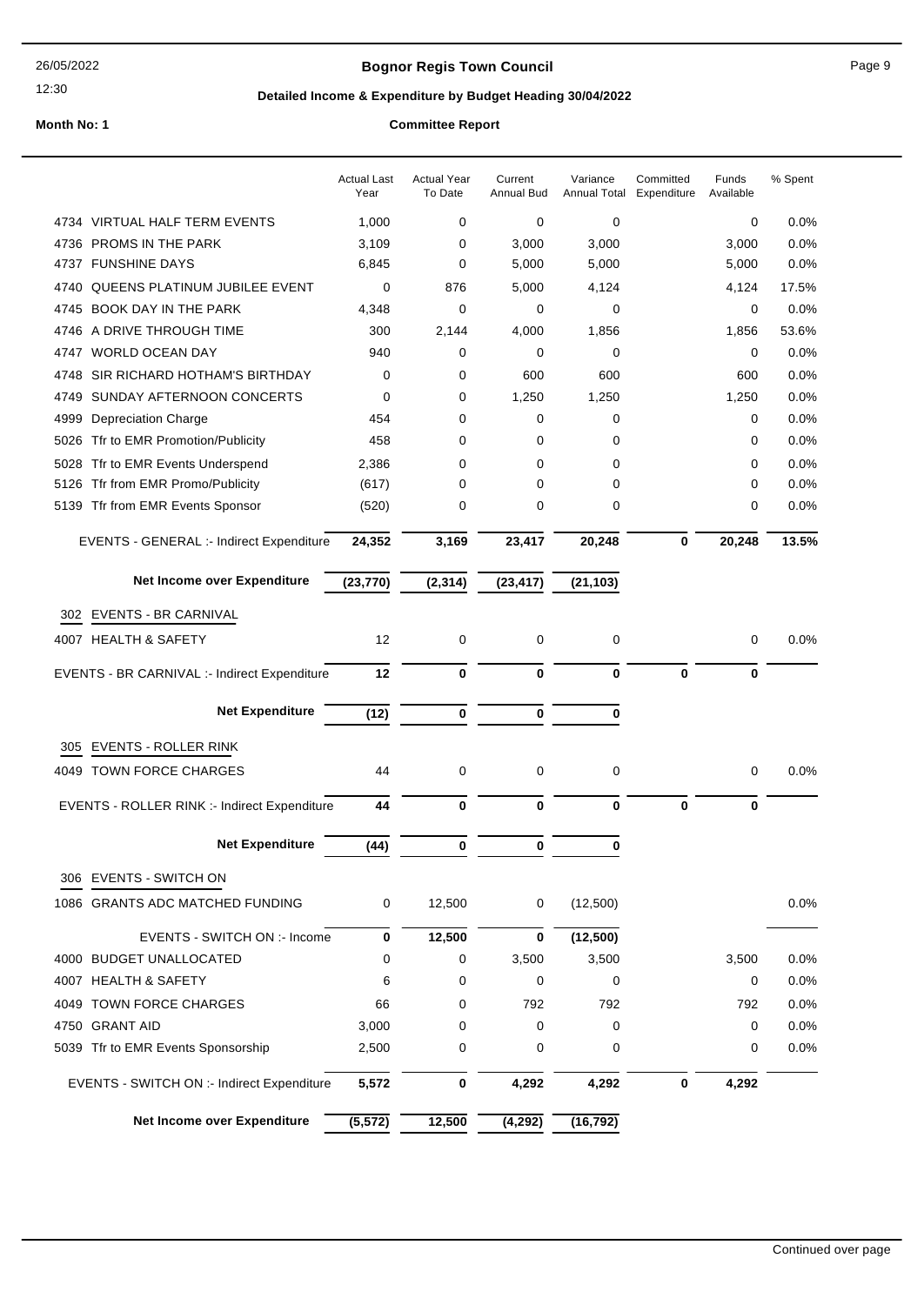## **Bognor Regis Town Council** Page 10

## **Detailed Income & Expenditure by Budget Heading 30/04/2022**

|                                       |                                       | <b>Actual Last</b><br>Year | <b>Actual Year</b><br>To Date | Current<br><b>Annual Bud</b> | Variance<br><b>Annual Total</b> | Committed<br>Expenditure | Funds<br>Available | % Spent |
|---------------------------------------|---------------------------------------|----------------------------|-------------------------------|------------------------------|---------------------------------|--------------------------|--------------------|---------|
|                                       | 402 ALLOTMENTS                        |                            |                               |                              |                                 |                          |                    |         |
|                                       | 1010 RENT RECEIVED                    | 2,196                      | 1,083                         | 2,100                        | 1,017                           |                          |                    | 51.6%   |
|                                       | 1018 Key Deposits Forfeited           | 490                        | 0                             | 0                            | $\mathbf 0$                     |                          |                    | 0.0%    |
|                                       | 1019 Holding Deposits Forfeited       | 0                          | 40                            | 0                            | (40)                            |                          |                    | 0.0%    |
|                                       | <b>ALLOTMENTS :- Income</b>           | 2,686                      | 1,123                         | 2,100                        | 977                             |                          |                    | 53.5%   |
|                                       | 4012 WATER RATES                      | 333                        | 12                            | 800                          | 788                             |                          | 788                | 1.5%    |
|                                       | 4034 ALLOTMENTS COMPET'N              | $\mathbf 0$                | 0                             | 100                          | 100                             |                          | 100                | 0.0%    |
| 4039                                  | <b>GRAVITS LANE MAINTCE</b>           | 377                        | 12                            | 1,000                        | 988                             |                          | 988                | 1.2%    |
|                                       | 4044 EQUIPMENT\FURNITURE              | 52                         | 0                             | 0                            | 0                               |                          | 0                  | 0.0%    |
| 4049                                  | <b>TOWN FORCE CHARGES</b>             | 1,469                      | 429                           | 1,276                        | 847                             |                          | 847                | 33.6%   |
| 4997                                  | <b>Deferred Grants Offset</b>         | (240)                      | 0                             | 0                            | $\mathbf 0$                     |                          | 0                  | 0.0%    |
| 4999                                  | <b>Depreciation Charge</b>            | 1,351                      | 0                             | 0                            | $\mathbf 0$                     |                          | 0                  | 0.0%    |
| 5025                                  | Tfr to EMR Allotments                 | 1,113                      | 40                            | 0                            | (40)                            |                          | (40)               | 0.0%    |
|                                       | ALLOTMENTS :- Indirect Expenditure    | 4,454                      | 493                           | 3,176                        | 2,683                           | 0                        | 2,683              | 15.5%   |
|                                       | Net Income over Expenditure           | (1,768)                    | 630                           | (1,076)                      | (1,706)                         |                          |                    |         |
| Events, Promotion & Leisure :- Income |                                       | 3,269                      | 14,478                        | 2,100                        | (12, 378)                       |                          |                    | 689.4%  |
|                                       | Expenditure                           | 69,624                     | 31,061                        | 97,165                       | 66,104                          | 0                        | 66,104             | 32.0%   |
|                                       | <b>Movement to/(from) Gen Reserve</b> | (66, 355)                  | (16, 583)                     |                              |                                 |                          |                    |         |